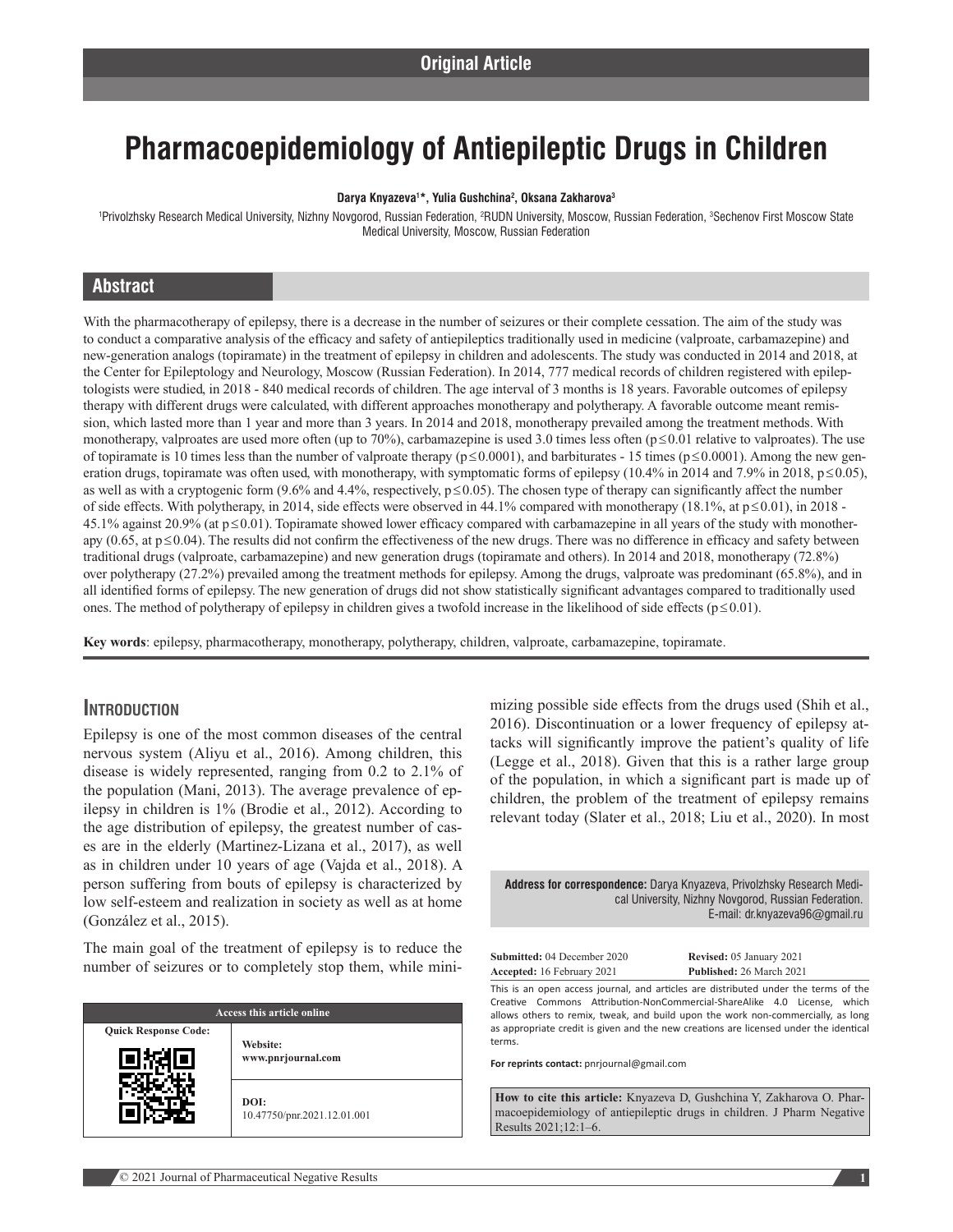cases, the prognosis of the disease is favorable for the patient, but in a third of cases, remission is not observed (Blaszczyk et al., 2018). The lack of remission can cause a deterioration in the health of patients, which, in turn, entails a deterioration in the quality of life. In the event of remission, the health status of patients who take or do not take anticonvulsant drugs improves, reaching the average population level of healthy people (Sarhan et al., 2015).

In monetary terms, medical expenses in the EU for epilepsy account for about 0.5% of all medical expenses (Schmidt, 2016). At the same time, the costs of treating epilepsy can vary significantly, depending on how it proceeds, as well as on the observed effect of treatment. For example, the bulk of the costs are associated with inpatient treatment, as well as the purchase of necessary drugs. Per month, for a patient with epilepsy, there are between 50 and 400euro costs (Schmidt & Schachter, 2014). Minimum amounts are spent by patients who have less severe seizures of epilepsy and who are monitored by general practitioners, for example, general practitioners (Margolis et al., 2014).

Therapy of epileptic seizures is reduced to a long period of use of antiepileptic drugs. The main purpose of antiepileptic drugs (synonyms - anticonvulsants or anticonvulsants) is the prevention of the onset of epileptic seizures in patients. This class of drugs includes drugs such as valproate (valproic acid), lamotrigine, phenobarbital, progabide, carbamazepine, phenytoin. A possible basis for the action of drugs of this class is the inhibition of activating neurons, or the excitation of nerve cells responsible for the slowdown (inhibition) of nerve processes (Villanueva et al., 2012). To achieve a state of remission, when seizures become less or less pronounced, it is necessary to reach the level of effective concentration of drugs in blood plasma (Czornyj et al., 2018). In the case of an incorrectly chosen treatment strategy, for example, with the combined prescription of anticonvulsant drugs, without taking into account their mutual influence, and also when choosing a too low or high concentration of the drug, their effect may be reduced or absent. The consequences of this are the refusal to use the drug, which could be effective with the right dose. On the other hand, an incorrect therapy strategy may lead the doctor to conclude that the patient is resistant to the drug and the resistant form of epilepsy. Such cases of a false diagnosis of epilepsy have the corresponding name - relative pharmacoresistance. According to some reports, this diagnosis is observed in almost half (48%) of inpatients (Aliyu et al., 2016).

There is also a category of patients with absolute pharmacoresistance. These include patients who do not have the therapeutic effect of monotherapy with one of the two main antiepileptics at the maximum permissible doses, or from a combination of two antiepileptics, or from a combination of the main antiepileptic with an antiepileptic from the latest generation (Malek et al., 2017). Valproates, carbamazepine, and topiramate are the main ones (Kwon et al., 2017). The second group, additional drugs in pediatric practice, are succinimides, benzodiazepines, and lamotrigine (Schmidt & Schachter, 2014). One of the reasons for the lack of effect from treatment may be a subjective assessment of their condition by the patient.

Today, in addition to the pharmacotherapy of epilepsy itself, there are other methods of treating seizures, in particular, autogenous training of the patient, as well as techniques associated with the formation of biological feedback (Malek et al., 2017). However, pharmacotherapy is still the most common and most effective method of treating epilepsy, including in children (Kwon et al., 2017).

At the same time, the question of the need for monotherapy of epilepsy with one or another drug, or the effectiveness of their combined action remains quite debatable (Vitturi et al., 2019). Choosing the right pharmacotherapy strategy is one of the most important issues in the treatment of epilepsy among children (Legge et al., 2018). Children are the age group most susceptible to epilepsy, in some regions the incidence can be up to 5% (Vajda et al., 2018). A specificity of a child's organism is changes that constantly occur in it as it grows up. Changes occur at all levels - morphological-anatomical, physiological and biochemical. Such dynamic processes determine a completely different pharmacodynamics and pharmacokinetics of the antiepileptic drugs used compared with adults (Ben-Menachem, 2014). The situation of adequate therapy is further complicated by the fact that many of the children, due to their young age, cannot provide accurate information about the symptoms of epilepsy, as well as about side effects from the drugs used. The greatest specificity is in infancy and neonatal age (Lee, 2014). All of the above factors have determined the relevance of this article on the pharmacoepidemiology of antiepileptic drugs among children.

The purpose of the study was to conduct a comparative analysis of the effectiveness and safety of a number of antiepileptics that are used in the treatment of epilepsy in children and adolescents. The authors hypothesized that the new generation of drugs does not have statistically significant advantages compared to the base ones, as well as the increased risk to patients' health from side effects during treatment with several drugs (polypharmacotherapy).

#### **Material and research methods**

#### **Material**

The study was conducted in 2014 and 2018 on the basis of the Center for Epileptology and Neurology. A. A. Ghazaryan, Moscow (Russian Federation). In 2014, we examined 777 outpatient cards of children, which were observed at that time by the Center's epileptologists. In 2018, 840 outpatient cards for children were similarly studied. Age and gender distribution are presented in Tab. 1.

It should be noted that in 2018, some of the children from the 2014 sample were not registered with epileptologists, since they reached remission and their antiepileptic drugs were canceled. Some of the children have reached adulthood and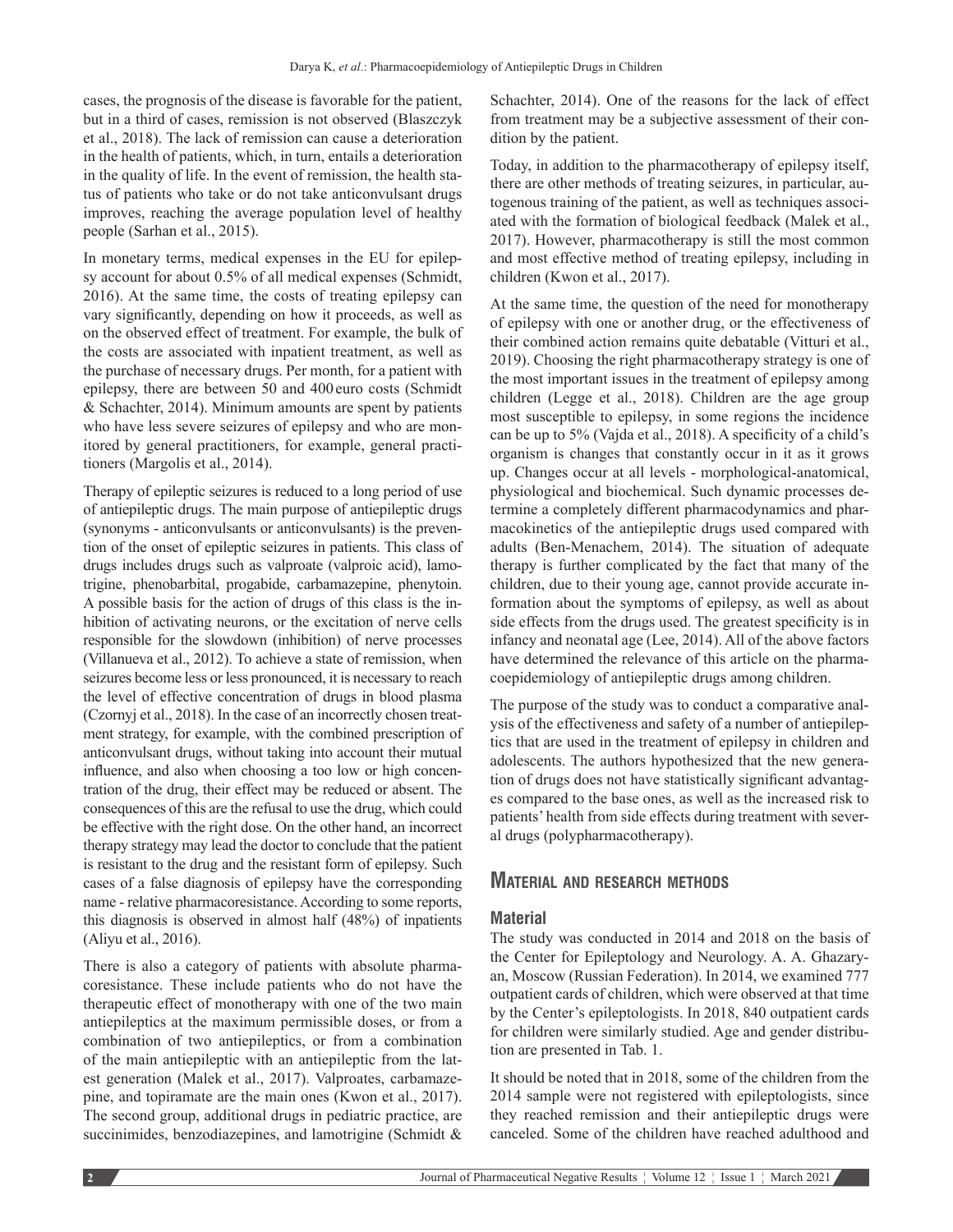| 2014 and 2018 |  |
|---------------|--|
|               |  |

| <b>Patients characteristics</b> | 2014           | 2018           |
|---------------------------------|----------------|----------------|
| Number of male patients         | 401            | 459            |
| Number of female patients       | 376            | 381            |
| Average age of male patients    | $9.7 \pm 4.8$  | $99 \pm 49$    |
| Average age of female patients  | $10.1 \pm 5.2$ | $10.5 \pm 5.0$ |

have been attached to other epileptologists who work with adults. Another group is the inclusion of children with newly diagnosed epilepsy. In total, there were 253 patients from the 2014 sample excluded from the 2018 sample.

The age interval in the samples of both years did not have statistically significant differences and ranged from 3 months to 18 years.

#### **Methods**

For each patient whose history was analyzed, an individual card was compiled and filled out. Here, the diagnosis was formulated according to the generally accepted International Classification of Epilepsy.

The distribution of patients into groups depending on the therapy used in 2014 is presented in Table. 2.

In 2014, treatment with monotherapy predominated, exceeding the performance of the polytherapy group by 2.6 times. At the same time, the average age and sex ratios in each of the groups did not have significant differences. In 2018, there were no significant differences in the methods used.

#### *Inclusion criteria*

The study included children of the specified age range (3 months - 18 years old), registered with an epileptologist.

#### *Exclusion criteria*

Average age of female

patients

The study did not include children who did not meet the age range (including those who came of age by 2018), as well as children with other diseases of the central nervous system. Medical cards that did not contain complete and reliable information about the occurrence and course of the disease were also not taken into account.

| Table 2. Gender ratio and age indicators in groups with<br>mono- and polytherapy of epilepsy in 2014 |                              |                                     |  |  |
|------------------------------------------------------------------------------------------------------|------------------------------|-------------------------------------|--|--|
| <b>Patients characteristics</b>                                                                      | <b>Monotherapy</b><br>method | <b>Polytherapy</b><br><b>Method</b> |  |  |
| Total number of patients                                                                             | 566                          | 211                                 |  |  |
| Number of male patients                                                                              | 298                          | 106                                 |  |  |
| Number of female patients                                                                            | 268                          | 105                                 |  |  |
| Average age of male patients                                                                         | $10.2 \pm 5.2$               | $8.9 + 4.6$                         |  |  |

% in each group\* 72.8 27.2  $*100 \%$  - total number of patients in 2014 (777)

#### *Ethical, moral standards, non-disclosure agreement*

An agreement was signed with each of the parents of patients on the anonymity of the processed information. A parallel verbal agreement was concluded with older children. This study respected moral and ethical standards.

#### **Statistical analysis**

Statistical calculations were performed using the statistical analysis package Microsoft Excel 2013 (Microsoft Inc.), as well as the program Past v. 3.0 The following values were calculated: the arithmetic mean of each feature±the mean error. The distribution of attributes corresponded to normal, which determined the choice of parametric methods of statistical analysis - a two-sample t-test, the calculation of confidence intervals. Separately, we calculated the favorable therapy outcomes (in the text - FTO) for different types of epilepsy drugs. The outcomes reflected remission, which lasted for a long time, more than 1 year and more than 3 years.





 $10.4 \pm 5.5$   $10.3 \pm 5.1$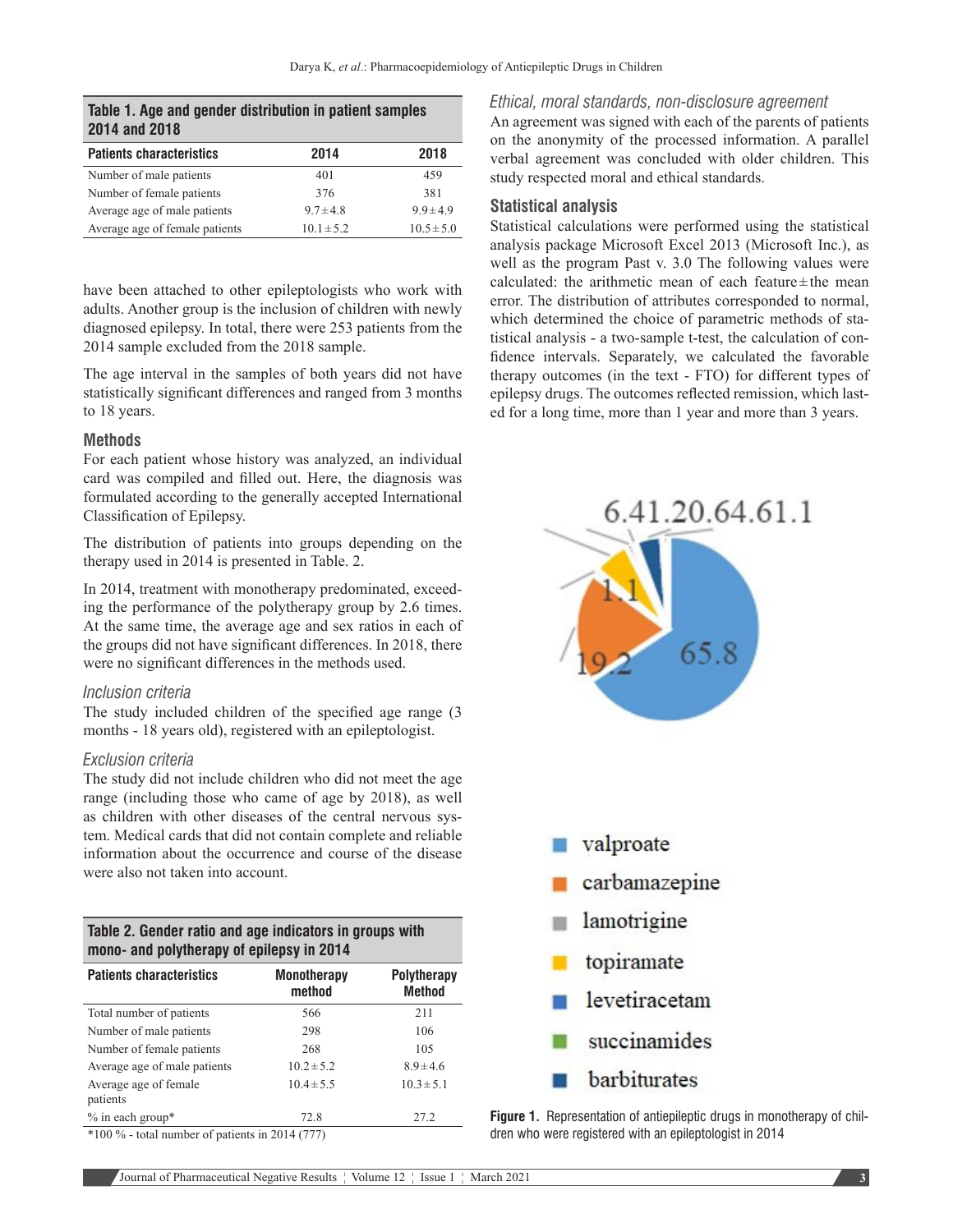



# **Results**

In 2014 and 2018, the predominance of monotherapy treatment methods was recorded. Among the drugs used in monotherapy, valproates predominate (Fig. 1). Carbamazepine is used 3.0 times less often  $(p \le 0.01$  with respect to valproate).

The share of other drugs is even lower than carbamazepine, inferior to the number of valproate therapy cases by 10 times (p≤0.0001, topiramate), 15 times (p≤0.0001, barbiturates) or more.

In 2018, there was a change in the applied therapy compared to 2014: valproate was prescribed more (from 65.8 (Fig. 1) to 79.6%,  $p \le 0.05$ ), while the number of carbamazepine was reduced from 19.2% to 11.7 % in 2018 ( $p ≤ 0.01$ ), as well as barbiturates (from 4.6% to 0.7%, at  $p \le 0.01$ ) and topiramate (from 6.4% to 4.9%,  $p \le 0.05$ ). At the same time, the number of patients receiving topiramate remained the same in 2018. Levetiracetam (1.4% in 2018,  $p \le 0.05$ ), as well as ethosuximide (1.1%,  $p \le 0.05$ ), but less often lamotrigine, were prescribed twice as often.  $(0.6\%, p \le 0.05)$ .

In monotherapy, valproates and carbamazepine were most often used (Fig. 2).

The drugs were used at different frequencies for different forms of epilepsy. So, valproates were most often prescribed for the idiopathic form of epilepsy (Fig. 2,  $p \le 0.05$ ) compared with the cryptogenic and symptomatic forms, while carbamazepine was prescribed for the cryptogenic form ( $p \le 0.05$ ). For other drugs, no significant differences were obtained, due to the small number of cases of their appointment.

For drugs belonging to the new generation, quite frequent use of topiramate with monotherapy, with symptomatic forms of epilepsy (10.4% in 2014 and 7.9% in 2018,  $p \le 0.05$ ), as well as with the cryptogenic form  $(9.6\%$  and 4.4) %, respectively,  $p \le 0.05$ ). Finally, with idiopathy, topiramate was used in



**Figure 3. The use of antiepileptics in the treatment of generalized and focal forms of epilepsy in children.**

1.9% and 1.6% of cases ( $p \le 0.01$  with respect to other forms of epilepsy). The remaining drugs were practically not used, and there was also a decline in the number of cases of prescribing barbiturates, if in 2014 it was 8.7%, then in 2018 it was 2.1% (p≤0.01).

Valproates were prescribed 1.5 times more often with generalized forms of epilepsy compared with focal ones ( $p \le 0.05$ ), while carbamazepine was vice versa, 2.5 times more often with focal forms ( $p \le 0.01$ , Fig. 3).

We found that the selected type of therapy can significantly affect the number of side effects. Thus, in 2014, 44.1% of such cases were noted during polytherapy compared with monotherapy (18.1%, at  $p \le 0.01$ ), a repeated analysis conducted in 2018 confirmed this trend: 45.1% against 20.9% (at p≤0.01). There were no significant differences in the number of cases between the years for monotherapy, as well as for polytherapy.

The number of cases of FTO for remission of at least 1 year in 2014 and 2018 for valproate and carbamazepine preparations did not differ (FTO values of 0.93 and 0.91, respectively). At the same time, carbamazepine was found to be more effective than valproate for remission for more than 3 years (0.60, p≤0.03, 0.69, p≤0.05). It was also found that in 2014 valproates showed less effectiveness compared to barbiturates under monotherapy (0.35, at  $p \le 0.03$ , 0.44, at  $p \le 0.009$ ) and for cases of remission of at least 1 year and at least 3 years.

Topiramate showed lower efficacy compared with carbamazepine in all years of the study with monotherapy (0.65, at p≤0.04). Monotherapy, in the overall results, showed greater efficiency compared to polytherapy, in case of achieving remission of both annual and three-year duration. It should be noted that polytherapy was the only option when monotherapy did not produce the desired effect. Side effects in 2014 with monotherapy were achieved in a significantly smaller number of cases than with polytherapy (FTO 0.39, at p≤0.0001). The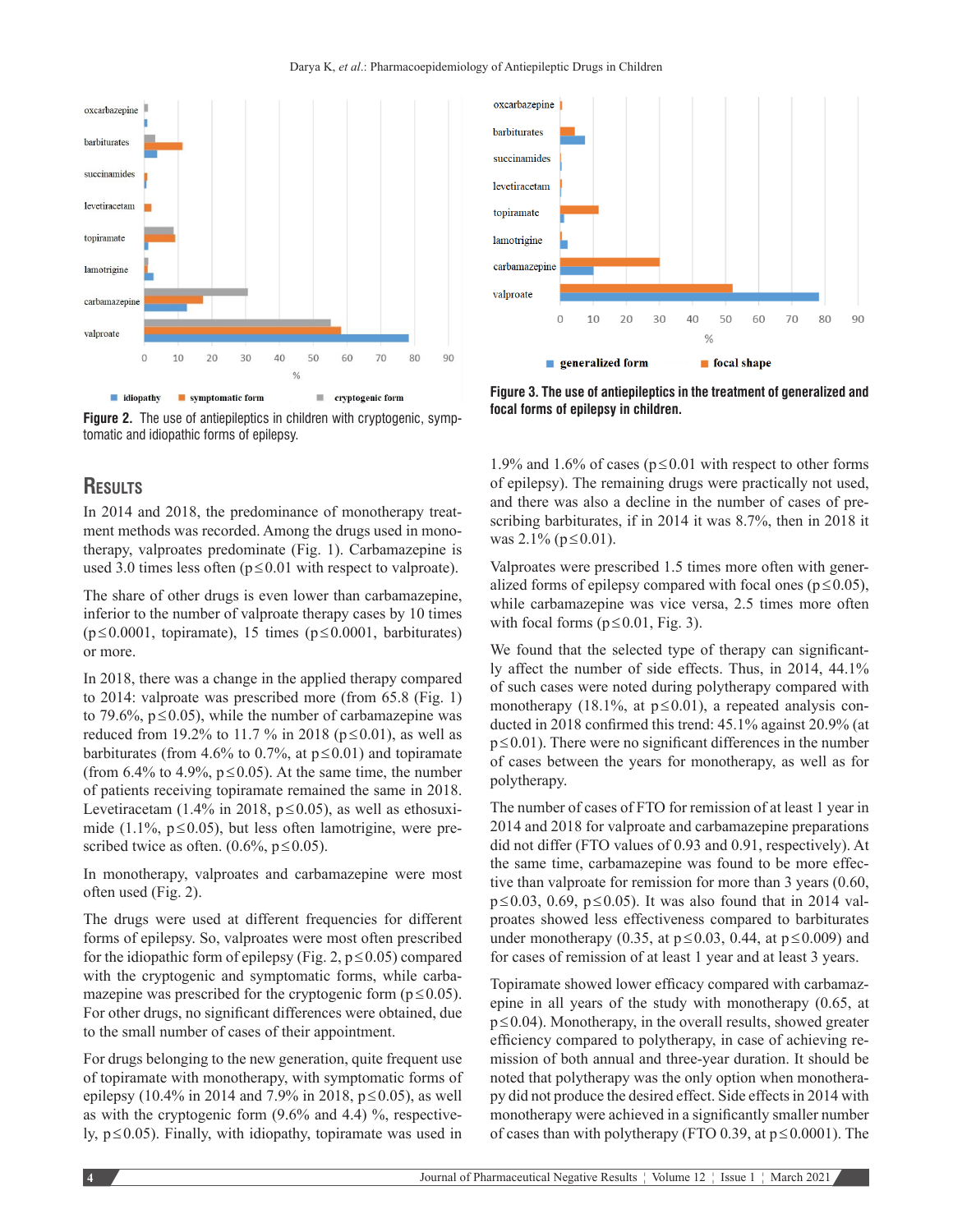same trend was noted in 2018 (0.51, at  $p \le 0.0001$ ). In case of monotherapy, topiramate gave a greater number of side effects compared with carbamazepine  $(0.33, p \le 0.03)$ , as well as lamotrigine compared with carbamazepine (0.28,  $p \le 0.04$ ), and, finally, valproate with respect to carbamazepine (2.3, with  $p \leq 0.02$ ).

For 2018, there was a tendency toward a predominance of the number of adverse events when using topiramate compared with valproate (0.55,  $p \le 0.04$ ), or with carbamazepine (0.34,  $p \le 0.01$ ).

# **Discussion**

Among the recommendations of the World Health Organization, the advantage in therapy is given to valproate, in the case of a generalized form of epilepsy (Contin et al., 2018). With focal form, carbamazepine is preferred (Sarkis et al., 2018). At the same time, there is no substantiated data on such a choice with respect to valproate for generalized and carbamazepine for focal forms of epilepsy. Our data confirmed these recommendations - carbamazepine was indeed more often prescribed for the focal form of epilepsy.

The number of cases of side effects in the treatment of epilepsy may, according to some reports, reach values of 20-30%. (Kanemura et al., 2018) It is also known that polytherapy is less desirable since it increases the number of side effects (Burns et al., 2019). This is also confirmed by our data. On the other hand, some studies did not find a difference in efficacy as well as safety for patients with the methods of treatment used (Brigo et al., 2013; Lee, 2014).

The specificity of this study lies in the choice of the age group - children. In many other studies on epilepsy and its forms, children and adolescents are not included in the sample due to exclusion from the study due to age mismatch (Chang et al., 2017). Therefore, such data are necessary, given the characteristics of the physiological development of the body in childhood and adolescence (Gladilina et al., 2018).

In our opinion, the true criterion for the effectiveness of a new antiepileptic drug is their comparison with the effectiveness of those already used, and not with placebo.

The question of the effectiveness of the use of new generation drugs (topamax, vigabatrin, and others) remains open (Carmichael et al., 2013; Pulman et al., 2014). The principles of treatment with these drugs do not differ from those of traditional drugs (valproate, carbamazepine). In practice, the opinion is realized that after three attempts to use the drug, which ended with the absence of significant results, the probability of success from using the new drug does not exceed 5-10% (Chang et al., 2017). It is noted that new drugs, such as topiramate, have maximum antiepileptic efficacy (Soffietti et al., 2018). Our data did not confirm this statement, but, on the contrary, confirmed the hypothesis that there are no significant effects between traditional drugs and new generation drugs.

### **Conclusion**

In 2014 and 2018, monotherapy (72.8%) prevailed over polytherapy (27.2%) among the treatment methods for epilepsy. Among the drugs, valproate was predominant (65.8%), and in all identified forms of epilepsy. The new generation of drugs did not show statistically significant advantages compared to traditionally used ones. The method of polytherapy of epilepsy in children gives a twofold increase in the likelihood of side effects ( $p \le 0.01$ ).

# **References**

- Aliyu, H., Ayo, J. O., Ambali, S. F., Kawu, M. U., & Aluwong, T. (2016). Heamatobiochemical Alterations Induced by Carbamazepine and Phenytoin: Mini Review. *Biochem Pharmacol (Los Angel)*, *5*(219), 2167- 0501.
- Ben-Menachem, E. (2014). Medical management of refractory epilepsy—practical treatment with novel antiepileptic drugs. *Epilepsia*, *55*, 3-8.
- Błaszczyk, B., Miziak, B., Czuczwar, P., Wierzchowska-Cioch, E., Pluta, R., & Czuczwar, S. J. (2018). A viewpoint on rational and irrational fixeddrug combinations. *Expert review of clinical pharmacology*, *11*(8), 761- 771.
- Brigo, F., Ausserer, H., Tezzon, F., & Nardone, R. (2013). When one plus one makes three: the quest for rational antiepileptic polytherapy with supraadditive anticonvulsant efficacy. *Epilepsy & Behavior*, *27*(3), 439- 442.
- Brodie, M. J., Barry, S. J. E., Bamagous, G. A., Norrie, J. D., & Kwan, P. (2012). Patterns of treatment response in newly diagnosed epilepsy. *Neurology*, *78*(20), 1548-1554.
- Burns, M. L., Nikanorova, M., Baftiu, A., Rasmussen, J. B., Johannessen, S. I., & Landmark, C. J. (2019). Pharmacokinetic variability and clinical use of lacosamide in children and adolescents in Denmark and Norway. *Therapeutic drug monitoring*, *41*(3), 340-347.
- Carmichael, K., Pulman, J., Lakhan, S. E., Parikh, P., & Marson, A. G. (2013). Zonisamide add-on for drug-resistant partial epilepsy. *Cochrane Database of Systematic Reviews*, (12).
- Chang, X. C., Yuan, H., Wang, Y., Xu, H. Q., Hong, W. K., & Zheng, R. Y. (2017). Eslicarbazepine acetate add-on for drug-resistant focal epilepsy. *Cochrane Database of Systematic Reviews*, (10).
- Contin, M., Bisulli, F., Santucci, M., Riva, R., Tonon, F., Mohamed, S., ... & Boni, A. (2018). Effect of valproic acid on perampanel pharmacokinetics in patients with epilepsy. *Epilepsia*, *59*(7), e103-e108.
- Czornyj, L., Guido, P. C., Bramuglia, G., Rodiño, A., Feria-Romero, I., & Lazarowski, A. (2018). High incidence of persistent subtherapeutic levels of the most common AEDs in children with epilepsy receiving polytherapy. *Epilepsy research*, *148*, 107-114.
- Gladilina, I., Yumashev, A. V., Avdeeva, T. I., Fatkullina, A. A., & Gafiyatullina, E. A. (2018). Psychological and pedagogical aspects of increasing the educational process efficiency in a university for specialists in the field of physical education and sport. *Revista Espacios*, *39*(21), 11.
- González, F. L., Osorio, X. R., Rein, A. G. N., Martínez, M. C., Fernández, J. S., Haba, V. V., ... & Cerdá, J. M. (2015). Drug-resistant epilepsy: definition and treatment alternatives. *Neurología (English Edition)*, *30*(7), 439-446.
- Kanemura, H., Sano, F., Ohyama, T., Sugita, K., & Aihara, M. (2018). Association between seizure frequency and fatigue levels in children with epilepsy. *Journal of paediatrics and child health*, *54*(12), 1336-1340.
- Kwon, O. Y., Ahn, H. S., & Kim, H. J. (2017). Fatigue in epilepsy: a systematic review and meta-analysis. *Seizure*, *45*, 151-159.
- Lee, S. K. (2014). Old versus new: why do we need new antiepileptic drugs?. *Journal of epilepsy research*, *4*(2), 39.
- Legge, A. W., Detyniecki, K., Javed, A., Hirsch, L. J., Kato, K., Buchsbaum, R., ... & Choi, H. (2018). Comparative efficacy of unique antiepileptic drug regimens in focal epilepsy: an exploratory study. *Epilepsy research*, *142*, 73-80.